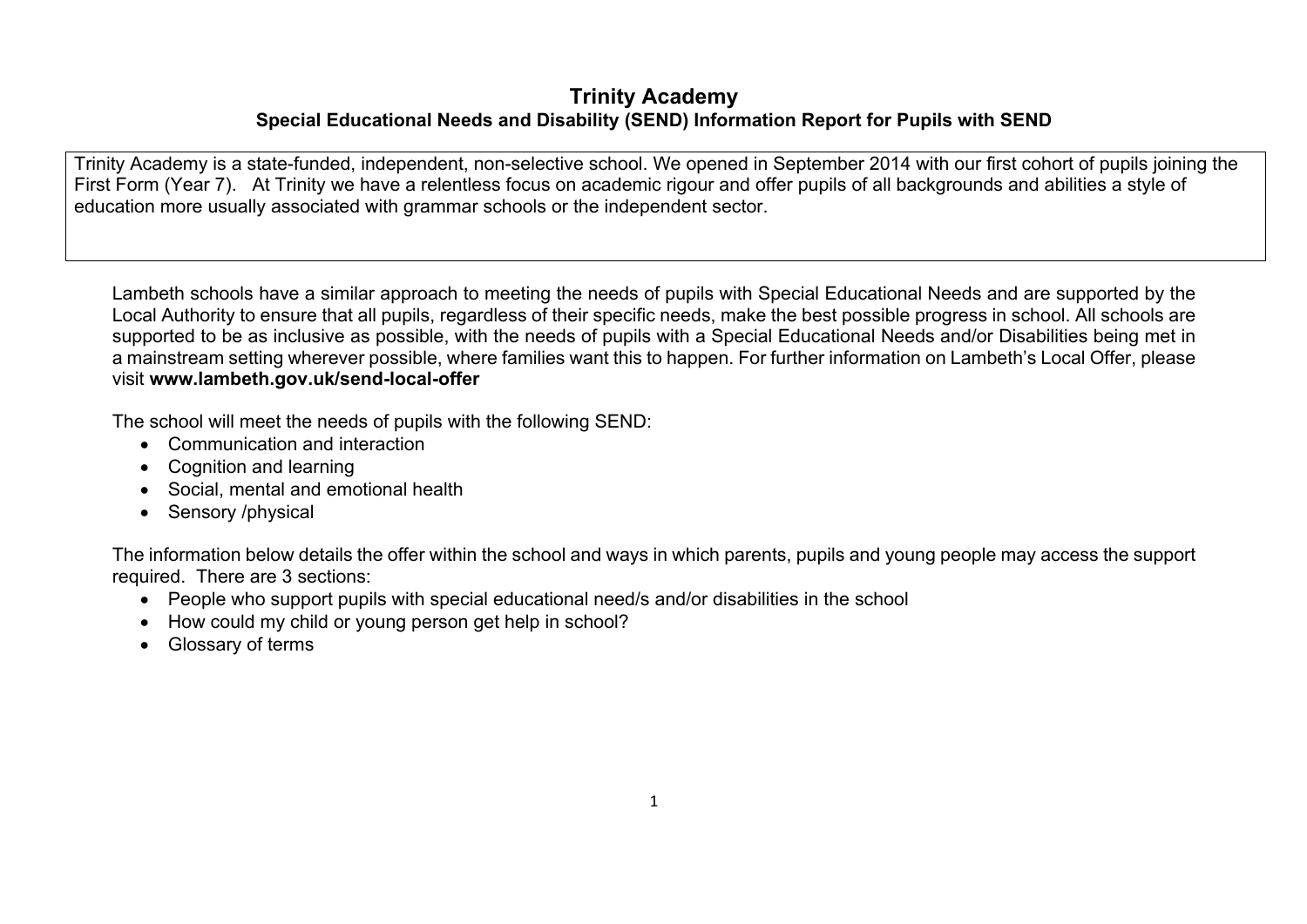## **A. PEOPLE WHO SUPPORT PUPILS WITH SPECIAL EDUCATIONAL NEEDS AND/OR DISABILITIES IN THIS SCHOOL:**

| <b>School based information</b>                                                                                                                                | People                                                                                                                                                                                                                                                                                                                                                                                                                                                                                                                                                                                                                                                      | <b>Summary of responsibilities</b> |  |
|----------------------------------------------------------------------------------------------------------------------------------------------------------------|-------------------------------------------------------------------------------------------------------------------------------------------------------------------------------------------------------------------------------------------------------------------------------------------------------------------------------------------------------------------------------------------------------------------------------------------------------------------------------------------------------------------------------------------------------------------------------------------------------------------------------------------------------------|------------------------------------|--|
| Who are the best people to talk to in this school about my child or young person's difficulties with learning/ Special Educational Needs/Disability<br>(SEND)? |                                                                                                                                                                                                                                                                                                                                                                                                                                                                                                                                                                                                                                                             |                                    |  |
| How can I talk to them about my child or young person if I need to?<br><b>Form Tutor</b>                                                                       |                                                                                                                                                                                                                                                                                                                                                                                                                                                                                                                                                                                                                                                             |                                    |  |
| (s/he is recommended as the<br>first point of contact if you<br>have any concerns)                                                                             | They are responsible for:<br>In partnership with the SENDCO (see below) making sure that all members of staff working with your child,<br>or young person in school are aware of their individual needs and/or conditions, and what specific<br>adjustments need to be made to enable them to be included and make progress.<br>Making sure that all staff working with your child, or young person in school are supported in delivering the<br>planned work/programme for them, so they can achieve the best possible progress. This may involve the<br>use of additional adults, outside specialist help and specially planned work and resources.       |                                    |  |
|                                                                                                                                                                | Checking on and supporting the progress of your child, or young person across all subjects. Liaising with<br>subject staff as necessary.<br>Supporting the social, emotional and wellbeing of your child, or young person in school<br>Maintaining a contact with you as necessary with regard to your child, or young person's progress and<br>wellbeing.<br><b>Contacted by:</b> arrange an appointment by telephoning the school.                                                                                                                                                                                                                        |                                    |  |
| <b>Subject teacher</b>                                                                                                                                         | They are responsible for:<br>Making sure that all pupils have access to good/outstanding teaching and that the curriculum is adapted to<br>meet your child or young person's individual needs (also known as personalisation or differentiation).<br>Checking on the progress of your child, or young person in their subject. Identifying, planning and<br>delivering any additional help they may need (this could be things like targeted work, additional support,<br>adapting resources etc.) and discussing amendments with the SENDCO and Curriculum Lead as<br>necessary.<br><b>Contacted by:</b> arrange an appointment by telephoning the school. |                                    |  |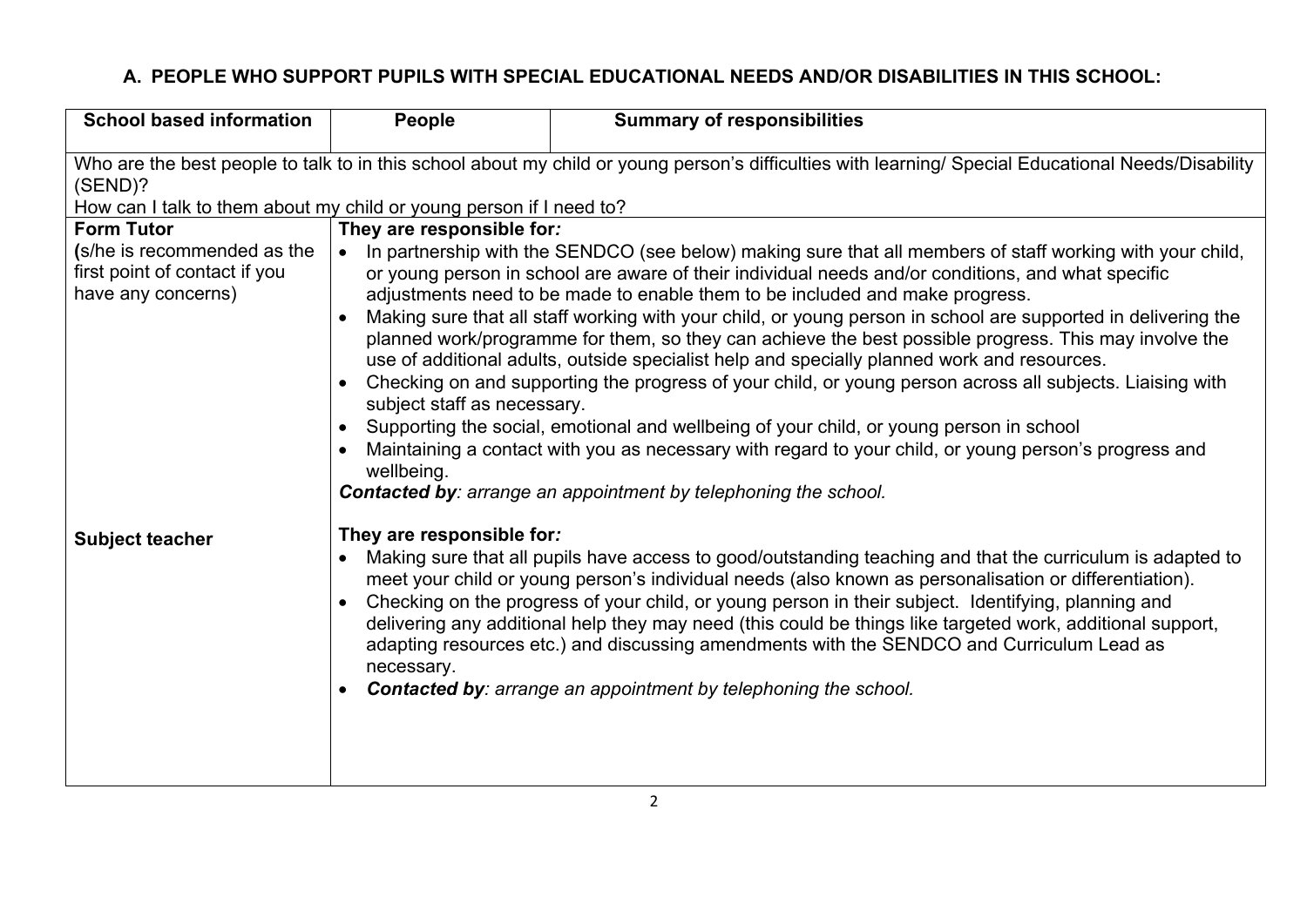| <b>The Special Educational</b>    | They are responsible for:                                                                                                                                                                                                                                                                                                                                                                                                                              |  |  |
|-----------------------------------|--------------------------------------------------------------------------------------------------------------------------------------------------------------------------------------------------------------------------------------------------------------------------------------------------------------------------------------------------------------------------------------------------------------------------------------------------------|--|--|
| <b>Needs and Disabilities Co-</b> | Coordinating all the support for pupils with Special Educational Needs and or Disabilities (SEND), and                                                                                                                                                                                                                                                                                                                                                 |  |  |
| <b>Ordinator (SENDCO)</b>         | developing the school's SEND Policy to make sure all pupils get a consistent, high quality response to                                                                                                                                                                                                                                                                                                                                                 |  |  |
| (Ms Riznar)                       | meeting their needs in school.                                                                                                                                                                                                                                                                                                                                                                                                                         |  |  |
|                                   | Making sure that you are:<br>$\bullet$                                                                                                                                                                                                                                                                                                                                                                                                                 |  |  |
|                                   | • Fully involved in supporting your child or young person's learning                                                                                                                                                                                                                                                                                                                                                                                   |  |  |
|                                   | Kept informed about the support your child or young person is receiving                                                                                                                                                                                                                                                                                                                                                                                |  |  |
|                                   | Fully involved in reviewing how they are progressing                                                                                                                                                                                                                                                                                                                                                                                                   |  |  |
|                                   | • Fully involved planning your child or young person's support.                                                                                                                                                                                                                                                                                                                                                                                        |  |  |
|                                   | Liaising with all the other people who may be coming into school to help support your child or young<br>person's learning e.g. Speech and Language Therapy, Educational Psychology etc.                                                                                                                                                                                                                                                                |  |  |
|                                   | Updating the school's SEND record of need, (a system for ensuring all the special educational, emotional,<br>physical and sensory needs of pupils in this school are known and understood) and making sure that there<br>are excellent records of your child or young person's progress and needs.                                                                                                                                                     |  |  |
|                                   | Providing specialist support for teachers and support staff in the school so they can help all pupils with<br>SEND in the school to achieve their potential.                                                                                                                                                                                                                                                                                           |  |  |
|                                   | Preparing an Education, Health and Care Plan where needed.<br>$\bullet$                                                                                                                                                                                                                                                                                                                                                                                |  |  |
|                                   | Organising training for staff so they are aware and confident about how to meet the needs of your child or<br>$\bullet$<br>young person and others within our school.                                                                                                                                                                                                                                                                                  |  |  |
|                                   | <b>Contacted by:</b> telephoning the school to make an appointment.                                                                                                                                                                                                                                                                                                                                                                                    |  |  |
|                                   |                                                                                                                                                                                                                                                                                                                                                                                                                                                        |  |  |
| <b>Principal</b>                  | They are responsible for:                                                                                                                                                                                                                                                                                                                                                                                                                              |  |  |
| (Mr Faccinello)                   | The day-to-day management of all aspects of the school, this includes the support for pupils with SEND. He<br>$\bullet$<br>delegates responsibility to the SENDCO and subject teachers but is still responsible for ensuring that your<br>child or young person's needs are met and that they make the best possible progress.<br>He must make sure that the Governing Body is kept up to date about all issues in the school relating to<br>$\bullet$ |  |  |
|                                   | SEND.                                                                                                                                                                                                                                                                                                                                                                                                                                                  |  |  |
|                                   | <b>Contacted by: telephoning the school for an appointment.</b>                                                                                                                                                                                                                                                                                                                                                                                        |  |  |
|                                   |                                                                                                                                                                                                                                                                                                                                                                                                                                                        |  |  |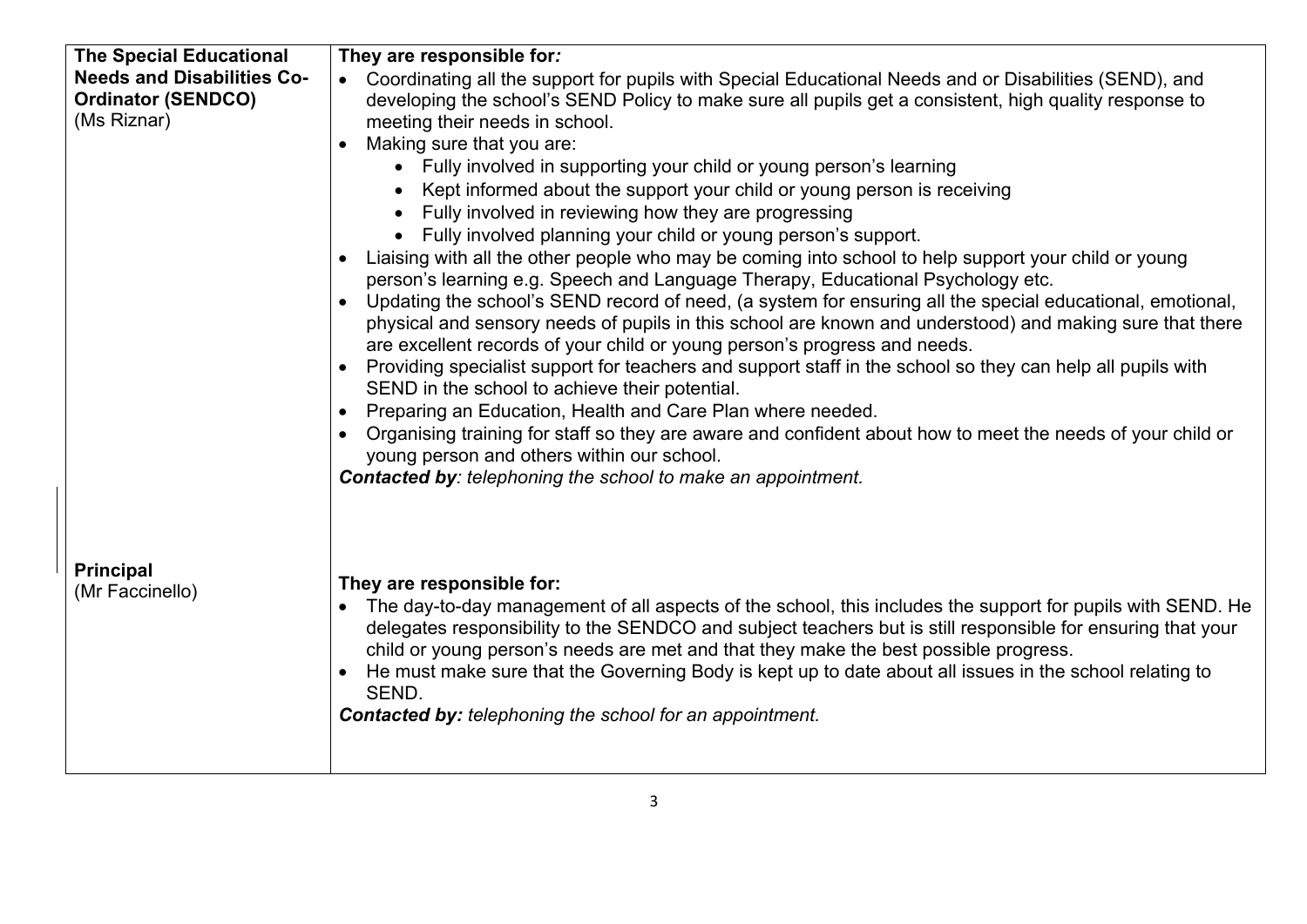| <b>SEND Governor</b> | They are responsible for:                                                                                                                                                                                                                                                                                    |  |
|----------------------|--------------------------------------------------------------------------------------------------------------------------------------------------------------------------------------------------------------------------------------------------------------------------------------------------------------|--|
| (Kate Eccles)        | Making sure that the school has an up to date SEND Policy                                                                                                                                                                                                                                                    |  |
|                      | Making sure that the school has appropriate provision and has made necessary adaptations to meet the<br>needs of all pupils in the school                                                                                                                                                                    |  |
|                      | Making sure that the school's SEND funding is appropriately spent.                                                                                                                                                                                                                                           |  |
|                      | Making sure that the necessary support is made for any pupil who attends the school who has SEND.<br>Making visits to understand and monitor the support given to pupils with SEND in the school and being part<br>of the process to ensure your child or young person achieves his/her potential in school. |  |
|                      | <b>Contacted by:</b> writing to the SEND Governor via the school office.                                                                                                                                                                                                                                     |  |

## **B. HOW COULD MY CHILD OR YOUNG PERSON GET HELP IN SCHOOL? :**

**Pupils in school will get support that is specific to their individual needs. This may be all provided by the class teacher or may involve:** 

- **Staff who will visit the school from the Local Authority central services such as the ASD Outreach Team or Sensory Services (for pupils with a hearing or visual need)**
- **Staff who visit from outside agencies such as the Speech and Language Therapy (SALT) Service.**

| What are the different types<br>of support available for all<br>pupils, pupils with SEN and<br>/or disabilities in this<br>school? | What would this mean for your child or young person?                                                                                                                                                                                          | Who can get this<br>kind of support?  |
|------------------------------------------------------------------------------------------------------------------------------------|-----------------------------------------------------------------------------------------------------------------------------------------------------------------------------------------------------------------------------------------------|---------------------------------------|
| Subject teacher input via<br>good/outstanding classroom<br>teaching.                                                               | The teacher will have the highest possible expectations for your child or young person<br>and all pupils in their class.<br>All teaching is based on building on what your child or young person already knows,<br>can do and can understand. | All pupils in school<br>receive this. |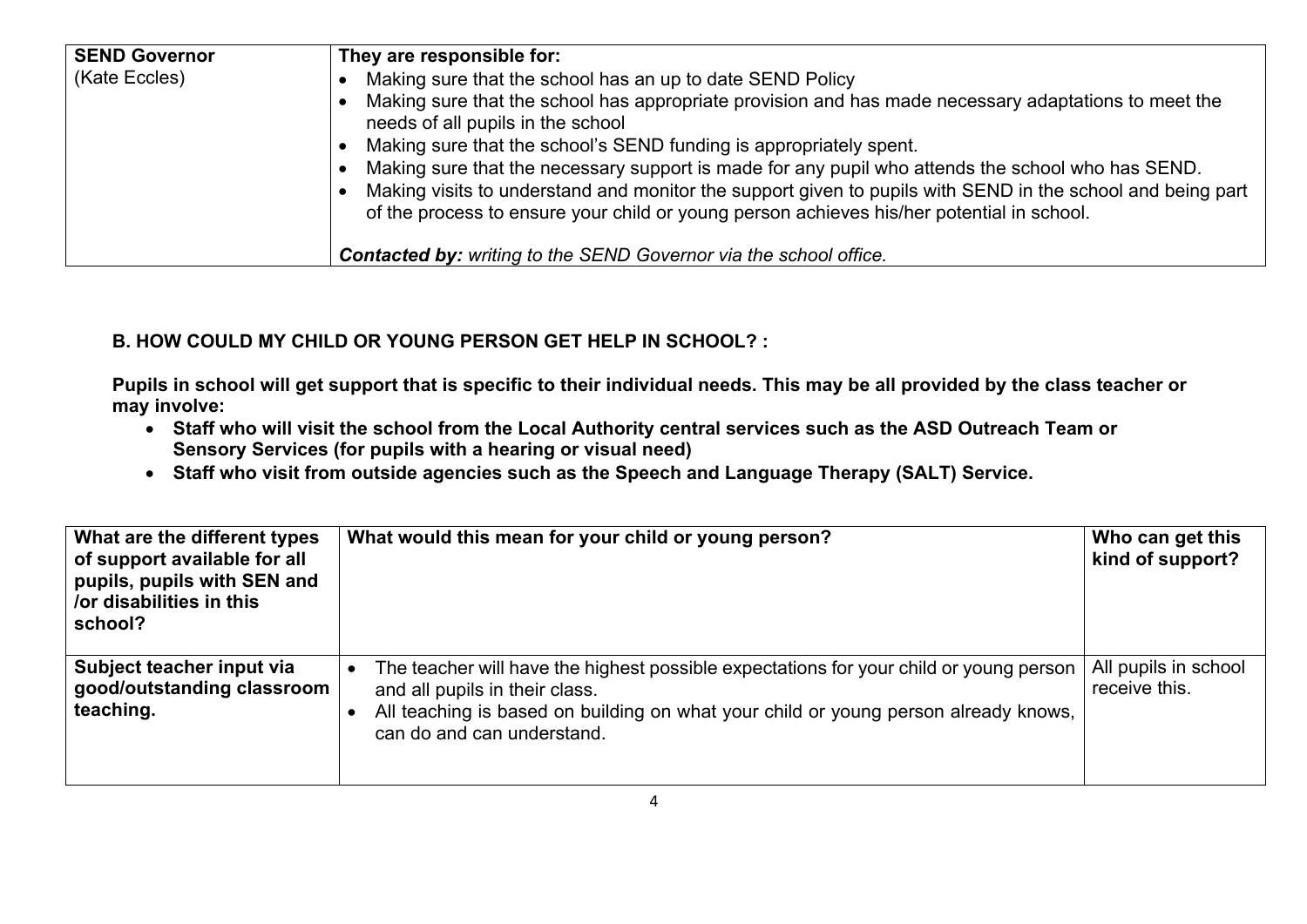| <b>Additional targeted support</b><br>where the class teacher and                                                                                                                                        | • Putting in place different ways of teaching so that your child or young person is fully<br>involved in learning in class. This may involve things like using more practical learning<br>or providing different resources adapted for your child or young person.<br>• Putting in place specific strategies (which may be suggested by the SENDCO or staff<br>from outside agencies) to enable your child or young person to access the learning<br>task. This may include occasional support from a Learning Assistant to help with a<br>particular difficulty.                                                                                                                                                                                                                                                                                                                                                                                  |                                                                                                                      |
|----------------------------------------------------------------------------------------------------------------------------------------------------------------------------------------------------------|----------------------------------------------------------------------------------------------------------------------------------------------------------------------------------------------------------------------------------------------------------------------------------------------------------------------------------------------------------------------------------------------------------------------------------------------------------------------------------------------------------------------------------------------------------------------------------------------------------------------------------------------------------------------------------------------------------------------------------------------------------------------------------------------------------------------------------------------------------------------------------------------------------------------------------------------------|----------------------------------------------------------------------------------------------------------------------|
| the school SENDCO, on the<br>basis of high quality<br>evidence, conclude that a<br>pupil needs SEND Support.<br>Specific small group work.<br>This group may be<br>• Run in the classroom or<br>outside. | Your child or young person's teacher will have carefully checked on your child or<br>$\bullet$<br>young person's progress, and will have decided that your child or young person<br>has a gap in their understanding/learning and needs some extra support to close<br>the gap between them and their peers.<br>You will be immediately informed and be a full partner in planning and reviewing<br>additional support or interventions.<br>The class teacher will plan with you and the SENDCO interventions to support<br>your child or young person's learning. These interventions will have clear targets<br>to help them make more progress.<br>Interventions may include small group work or individual sessions on a specific<br>theme.<br>Where small group sessions are put in place, they will be run by a teacher using<br>$\bullet$<br>a recognised programme or a personalised programme devised with your child's<br>needs in mind. | Any child or young<br>person who has<br>specific gaps in<br>their understanding<br>of a subject/area of<br>learning. |
| <b>Specialist groups</b><br>These will be run by outside<br>agencies e.g. Speech and                                                                                                                     | At this point you will be involved in discussions and decisions.<br>$\bullet$<br>Where specialist professionals work with your child or young person to<br>understand their needs and make recommendations, these may include:                                                                                                                                                                                                                                                                                                                                                                                                                                                                                                                                                                                                                                                                                                                     |                                                                                                                      |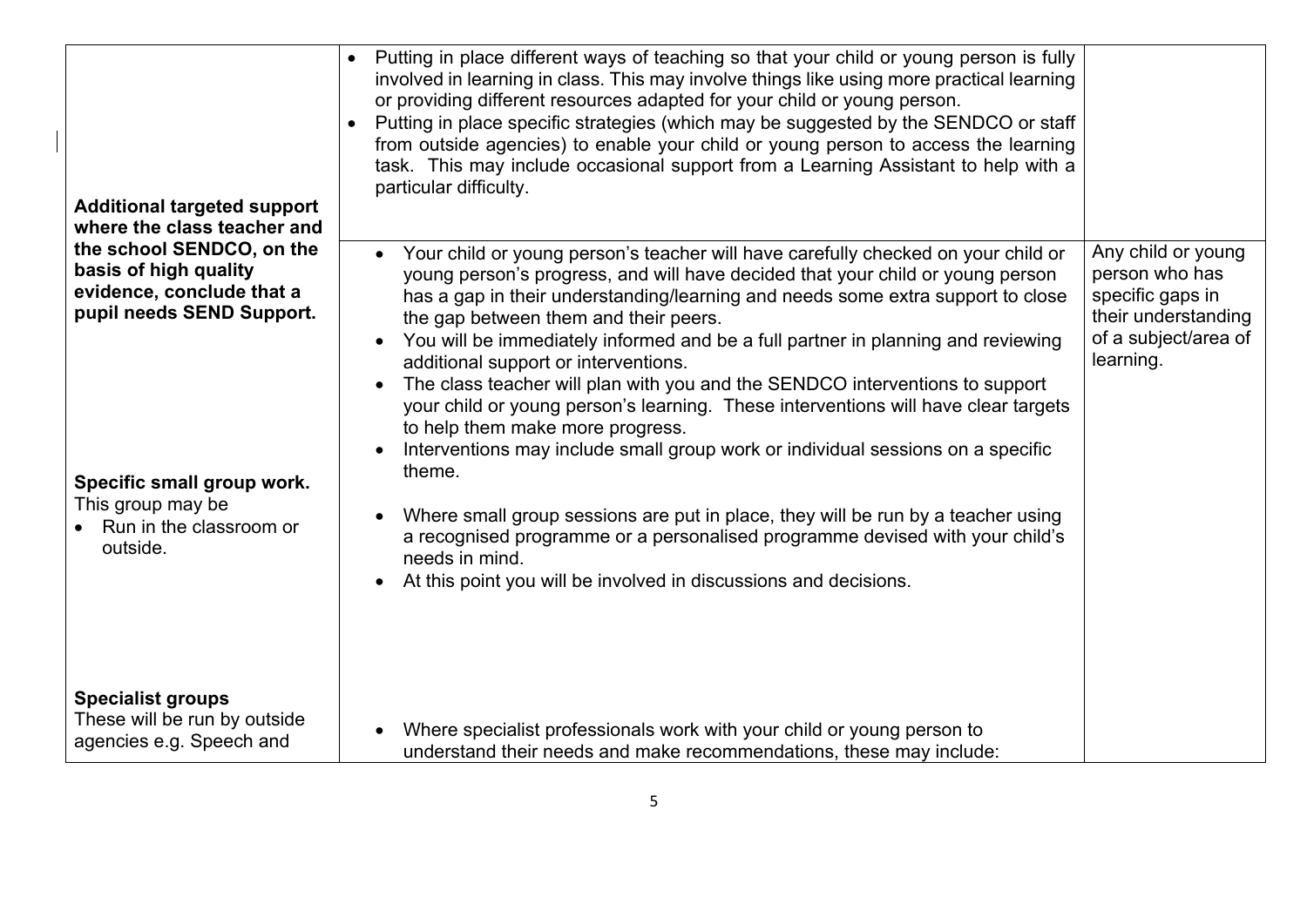| Language therapy or<br>Occupational therapy groups<br>and/or Individual support<br>This may be from:<br><b>Local Authority central</b><br>services such as the ASD<br><b>Outreach Team or Sensory</b><br>Service (for pupils with a<br>hearing or visual need)<br>Outside agencies such as<br>$\bullet$<br>the Speech and Language<br>therapy (SALT) Service.                                                                                                                                                                                                                                                                                                                                                                                                                                                                                                                                                                                                                                                                                                                                                                                                                                                                                                                                                                                                                                                                                                                                                                                                                                                                                                                                                                                                                                                                                                                                                                                                                                                                                                                                                                               | Making changes to the way they are supported in class e.g. some<br>$\circ$<br>individual support or changing some aspects of teaching to support them<br>better<br>Support to set targets which will include their specific professional<br>$\circ$<br>expertise<br>Your child or young person's involvement in a group run by school staff<br>$\circ$<br>under the guidance of the outside professional e.g. Speech and Language<br>Support.<br>o A group or individual work in school run by an outside professional.<br>You will be involved in decisions about how the support will be used and what<br>strategies will be put in place.<br>You can obtain the contact details for any agencies or services outside the school<br>who are, or will work with your child or young person. |
|---------------------------------------------------------------------------------------------------------------------------------------------------------------------------------------------------------------------------------------------------------------------------------------------------------------------------------------------------------------------------------------------------------------------------------------------------------------------------------------------------------------------------------------------------------------------------------------------------------------------------------------------------------------------------------------------------------------------------------------------------------------------------------------------------------------------------------------------------------------------------------------------------------------------------------------------------------------------------------------------------------------------------------------------------------------------------------------------------------------------------------------------------------------------------------------------------------------------------------------------------------------------------------------------------------------------------------------------------------------------------------------------------------------------------------------------------------------------------------------------------------------------------------------------------------------------------------------------------------------------------------------------------------------------------------------------------------------------------------------------------------------------------------------------------------------------------------------------------------------------------------------------------------------------------------------------------------------------------------------------------------------------------------------------------------------------------------------------------------------------------------------------|----------------------------------------------------------------------------------------------------------------------------------------------------------------------------------------------------------------------------------------------------------------------------------------------------------------------------------------------------------------------------------------------------------------------------------------------------------------------------------------------------------------------------------------------------------------------------------------------------------------------------------------------------------------------------------------------------------------------------------------------------------------------------------------------|
| Support provided through an<br>Pupils whose<br>If, despite the good and outstanding class room teaching; the intervention groups;<br><b>Education, Health and Care</b><br>referrals to outside agencies; and/or support that the school has provided from its<br>learning needs are<br>Plan (EHCP). This means your<br>own resources to enable your child or young person to make progress, they need<br>more severe,<br>child or young person will have<br>complex and<br>further or more specialist input, the school, or you, can recommend that the Local<br>been identified by the class<br>potentially lifelong<br>Authority makes a statutory assessment for an Education, Health and Care Plan<br>teacher/SENDCO as needing a<br>(EHCP). This is a legal process and you can find full details about this in the Local<br>particularly higher level of<br>Authority (LA) based Local Offer or by speaking with the SENDCO.<br>individual and small group<br>which cannot be<br>support<br>This is done in full partnership with you and your child or young person. After the<br>provided from the resources<br>school have sent in the request to the Local Authority (with a lot of information about<br>delegated<br>already<br>to<br>the<br>your child or young person, including some from you), the LA will decide whether<br>school.<br>they think your child or young person's needs (as described in the paperwork<br>provided), are sufficient to need a statutory assessment.<br>Usually, if your child or young<br>person requires this high level<br>If this is the case they will ask you and all professionals involved with your child or<br>of support they may also need<br>young person to write a report, to which your child or young person contributes,<br>specialist support in school<br>outlining their needs and how they will be met, and the long and short term outcomes<br>from professionals outside the<br>that are being sought. The SEN plan compiled by the school will summarise<br>school. This may be from:<br>previous interventions, support and feedback from an educational perspective. |                                                                                                                                                                                                                                                                                                                                                                                                                                                                                                                                                                                                                                                                                                                                                                                              |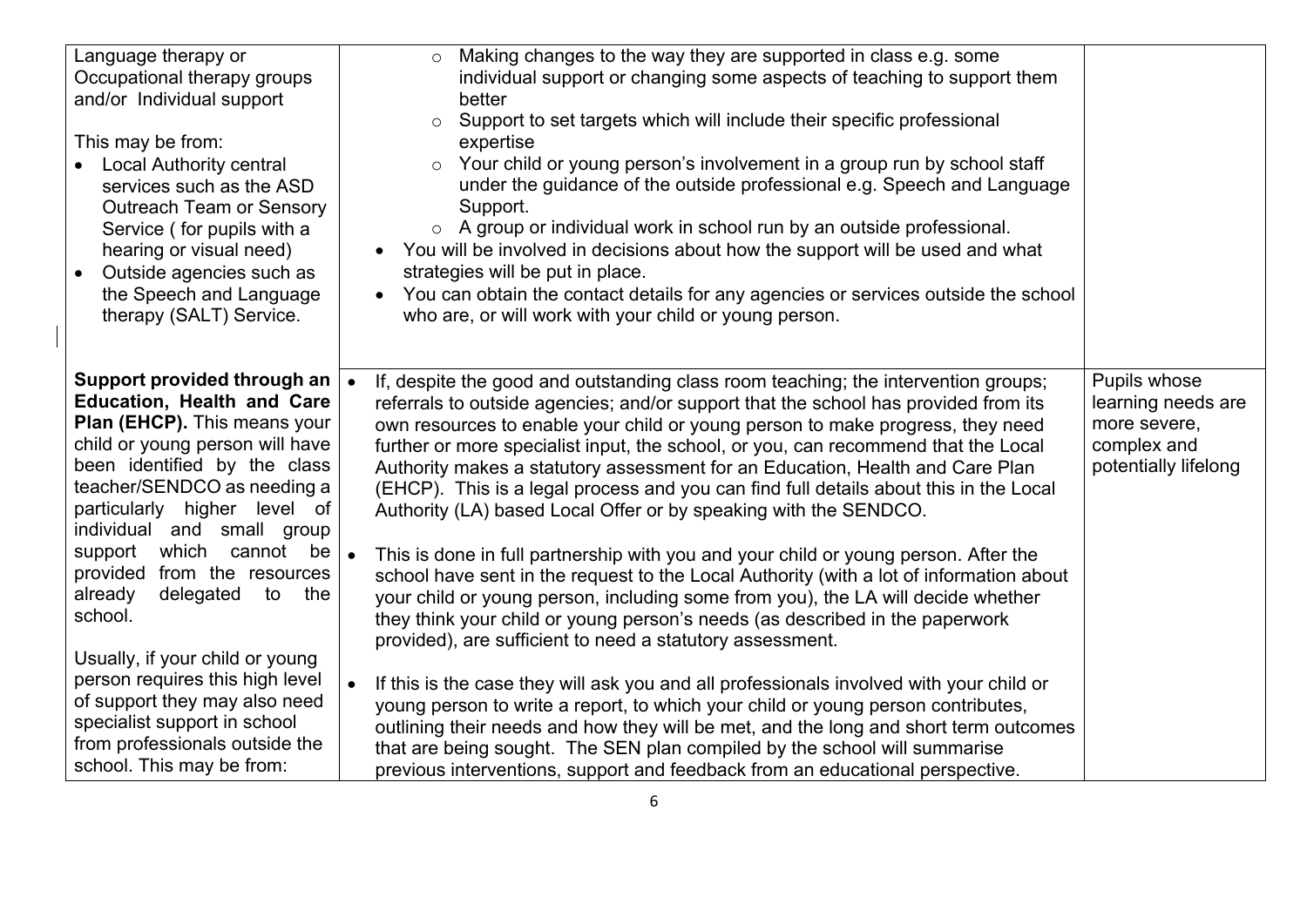| <b>Local Authority central</b><br>services such as the ASD<br>If they do not think your child or young person needs this, they will ask the school to<br>continue with the SEN Support in School and provide further support to you and the<br><b>Outreach Team or Sensory</b><br>school to ensure your child or young person's needs are met.<br>Services (for pupils with a<br>hearing or visual need)<br>Outside agencies such as<br>After the reports have all been sent in, an EHC Plan to which you and your child or<br>the Speech and Language<br>young person will contribute will be prepared. It is called an Education Health and<br>Care Plan because it brings together all of the educational, health and social care<br>therapy (SALT) Service,<br>needs that your child or young person may have in one plan.<br>Occupational Therapy<br>service, Physiotherapy<br>and/or CAMHS<br>The school must make its best endeavours to put in place the support identified in<br>the plan.<br>The progress your child or young person makes with the support identified will be<br>regularly reviewed and changed according to the progress they make. |  |  |
|-----------------------------------------------------------------------------------------------------------------------------------------------------------------------------------------------------------------------------------------------------------------------------------------------------------------------------------------------------------------------------------------------------------------------------------------------------------------------------------------------------------------------------------------------------------------------------------------------------------------------------------------------------------------------------------------------------------------------------------------------------------------------------------------------------------------------------------------------------------------------------------------------------------------------------------------------------------------------------------------------------------------------------------------------------------------------------------------------------------------------------------------------------------------|--|--|
|                                                                                                                                                                                                                                                                                                                                                                                                                                                                                                                                                                                                                                                                                                                                                                                                                                                                                                                                                                                                                                                                                                                                                                 |  |  |
|                                                                                                                                                                                                                                                                                                                                                                                                                                                                                                                                                                                                                                                                                                                                                                                                                                                                                                                                                                                                                                                                                                                                                                 |  |  |

# **How will we support your child or young person with identified SEND starting at school?**

- If your child or young person has been allocated a place in our school by the local authority and they have a SEND, please contact us as soon as you receive the offer as we may not have details of their needs at this stage.
- We will invite you to visit the school with your child or young person to have a look around and speak to staff and meet the key person who will work with you and your child or young person while they are in the school.
- If other professionals are involved, a team around the child or young person (TAC) meeting will be held to discuss your child or young person's needs, share strategies used, and ensure provision is put in place before they start in our school.
- Your child or young person's key person may make a home visit and also visit them if they are attending another provision or school.
- We may suggest adaptations to the settling in period to help your child or young person to settle more easily, but these will be agreed with you at the TAC meeting.
- If they have not already visited, your child or young person will be invited into school in advance of starting to meet the staff they will be working with and possibly some of their peer group.
- Following the settling in period, the Form Tutor will arrange an early meeting with you to review your child or young person's learning and progress.
- The staff will then hold regular meetings in school to monitor the progress of your child or young person and invite you into school at least once a year to review this with you.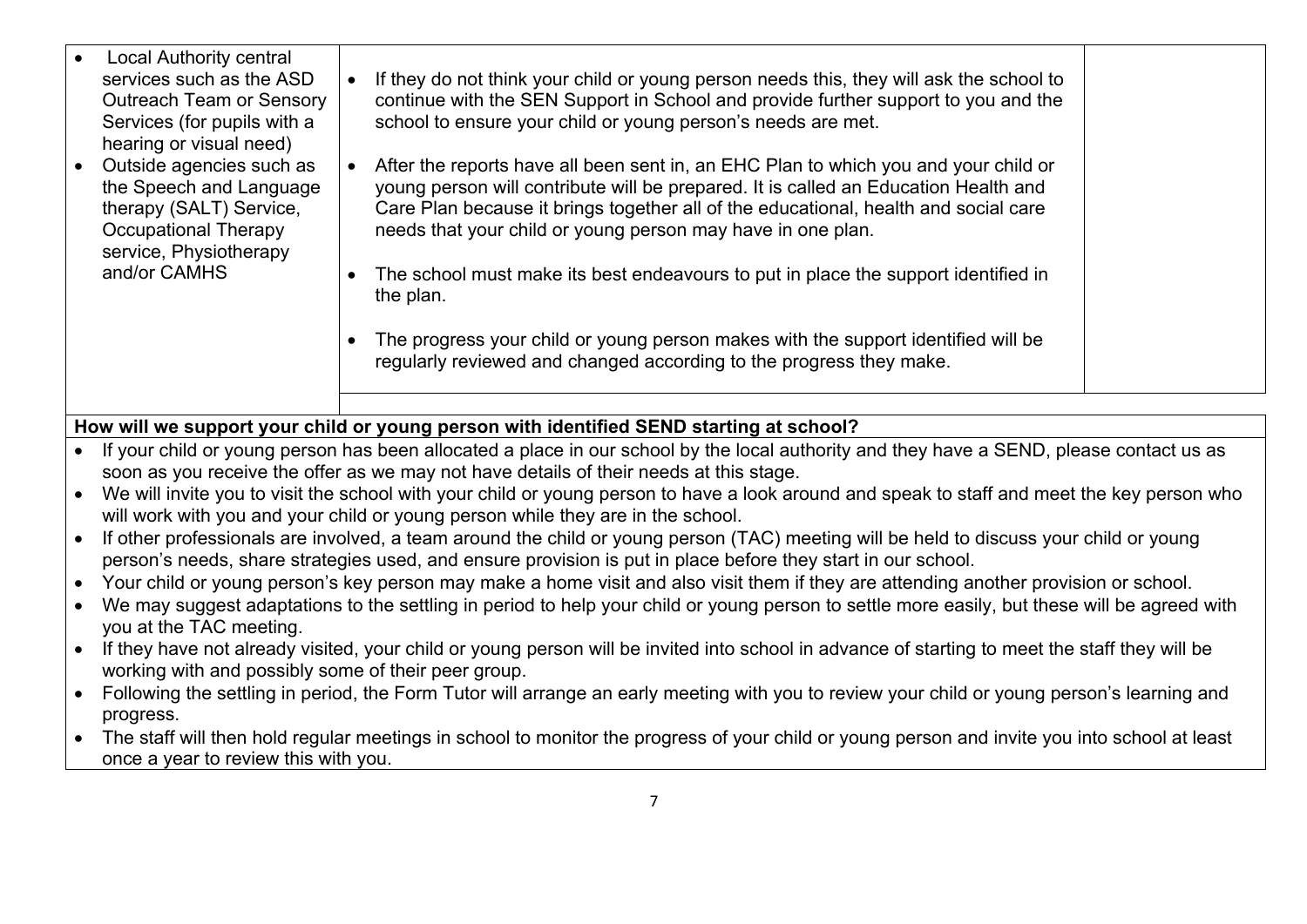# **How can I let the school know I am concerned about my child or young person's progress in school?**

- If you have any concerns we recommend you speak to your child or young person's Form Tutor initially, and at the earliest opportunity.
- If you are not happy that the concerns are being managed and feel that your child or young person is still not making progress you should speak to the SENDCO or Principal
- If you are still not happy you can speak to the school SEND Governor.

#### **How will the school let me know if they have any concerns about my child or young person's learning in school?**

- When a teacher, or you, has raised concerns about your child or young person's progress, and high quality personalised teaching has not met their needs, the teacher will raise this with the SENDCO. If you have raised the concern, the school will invite you in to discuss it and plan a way forward.
- Subject teachers will discuss your child or young person's progress with you at our parents' evenings when you will be informed of their progress and any additional support being given.
- Schools also have regular meetings between teachers to ensure all pupils are making good progress. This is another way your child or young person may be identified as not making as much progress as expected.
- If your child or young person is then identified as not making progress, the school will make a decision about whether to monitor this or set up an intervention and will inform you. These interventions may take place for a short period or over a longer period of time.
- If your child or young person is still not making expected progress the school will discuss with you:
	- o Any concerns you may have
	- o Any further interventions or referrals to outside professionals to support your child or young person's learning
	- o How we could work together, to support your child or young person at home/school.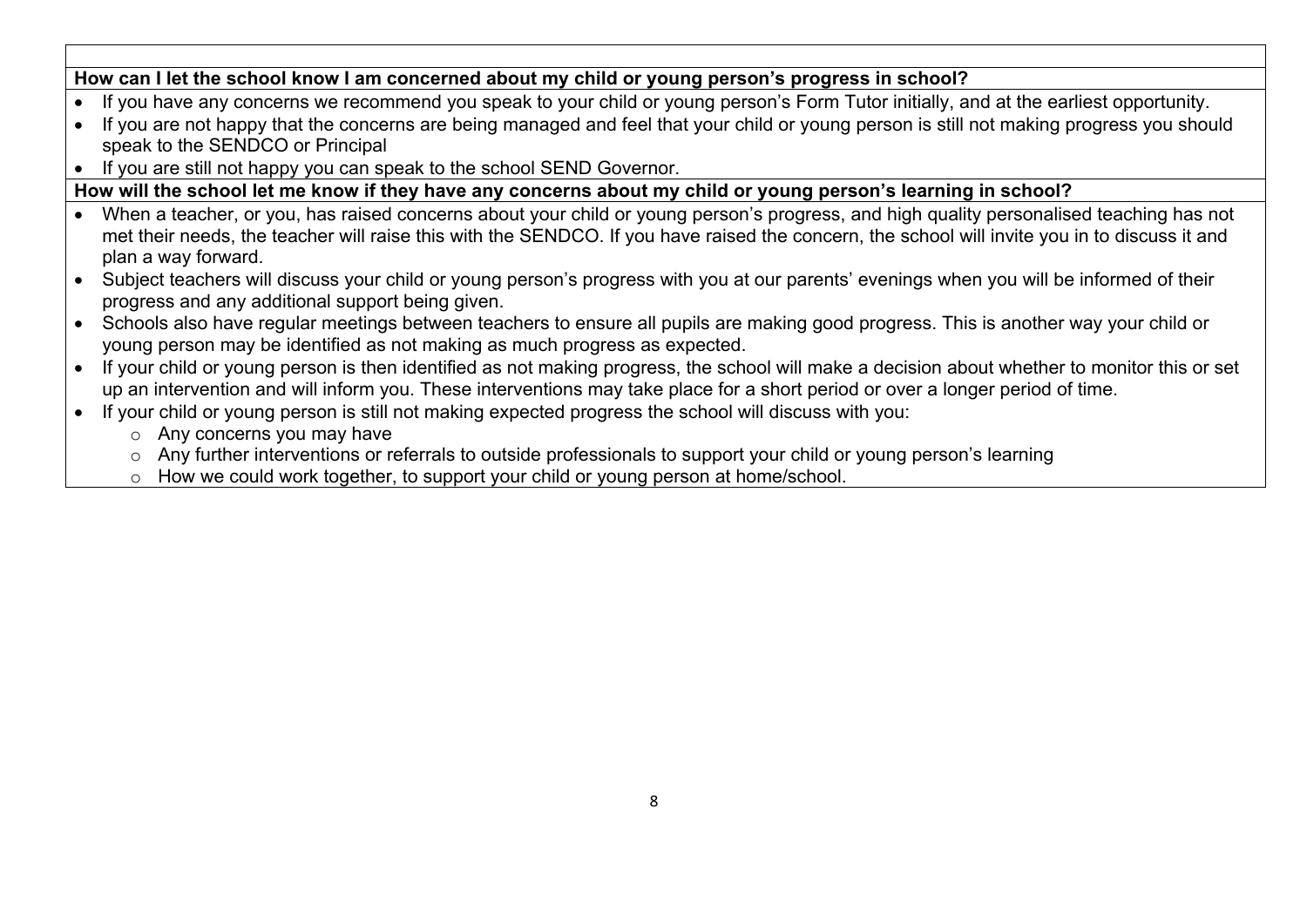#### **How are the adults in school helped to work with pupils with an SEND and what training do they have?**

- The SENDCO's job is to support teachers in planning for pupils with SEND.
- The school has a school development plan, including identified training needs for all staff to improve the teaching and learning of pupils including those with SEND. This may include whole school training on SEND issues or to support identified groups of learners in school, such as ASD, dyslexia etc.
- Whole staff training to disseminate knowledge, strategies and experience, to ensure consistency of the school's approach for pupils with a SEND.
- Individual teachers and support staff attend training courses run by outside agencies that are relevant to the needs of specific pupils in their class e.g. from the ASC Outreach service, Sensory service or medical /health training, to support staff in implementing learning and care plans.
- Individual training for an identified staff member linked with the needs of a child or young person with special educational needs and/or disabilities or identified through the school's performance management process.

Training takes place on a regular basis. If you would like to hear about the training which is currently taking place or has taken place by the staff members in the school, please speak to the SENDCO.

## **How will the teaching be adapted for my child or young person with SEND?**

- Teachers plan lessons according to the specific needs of all groups of pupils in their class, and will ensure that learning tasks are adapted to enable your child or young person to access their learning as independently as possible.
- Specially trained staff can implement the teachers modified/adapted planning to support the needs of your child or young person where necessary.
- Specific resources and strategies will be used to support your child or young person individually, and in groups and in the classroom so that they can learn most effectively, and where necessary to be included in the full life of the school. These will be included in your child or young person's learning plan.
- Planning and teaching will be adapted on a daily basis if needed, to meet your child or young person's learning needs and increase their access to what is on offer.

#### **How will we measure the progress of your child or young person in school? And how will I know about this?**

- Your child or young person's progress is continually monitored by her/his teachers.
- The progress of pupils with an EHC Plan is formally reviewed at an Annual Review with all adults, including parents, involved with their education. The child or young person themselves are also very involved in this process.
- A range of ways will be used to keep you informed, which may include:
	- o Home/school contact book
	- o Letters/certificates sent home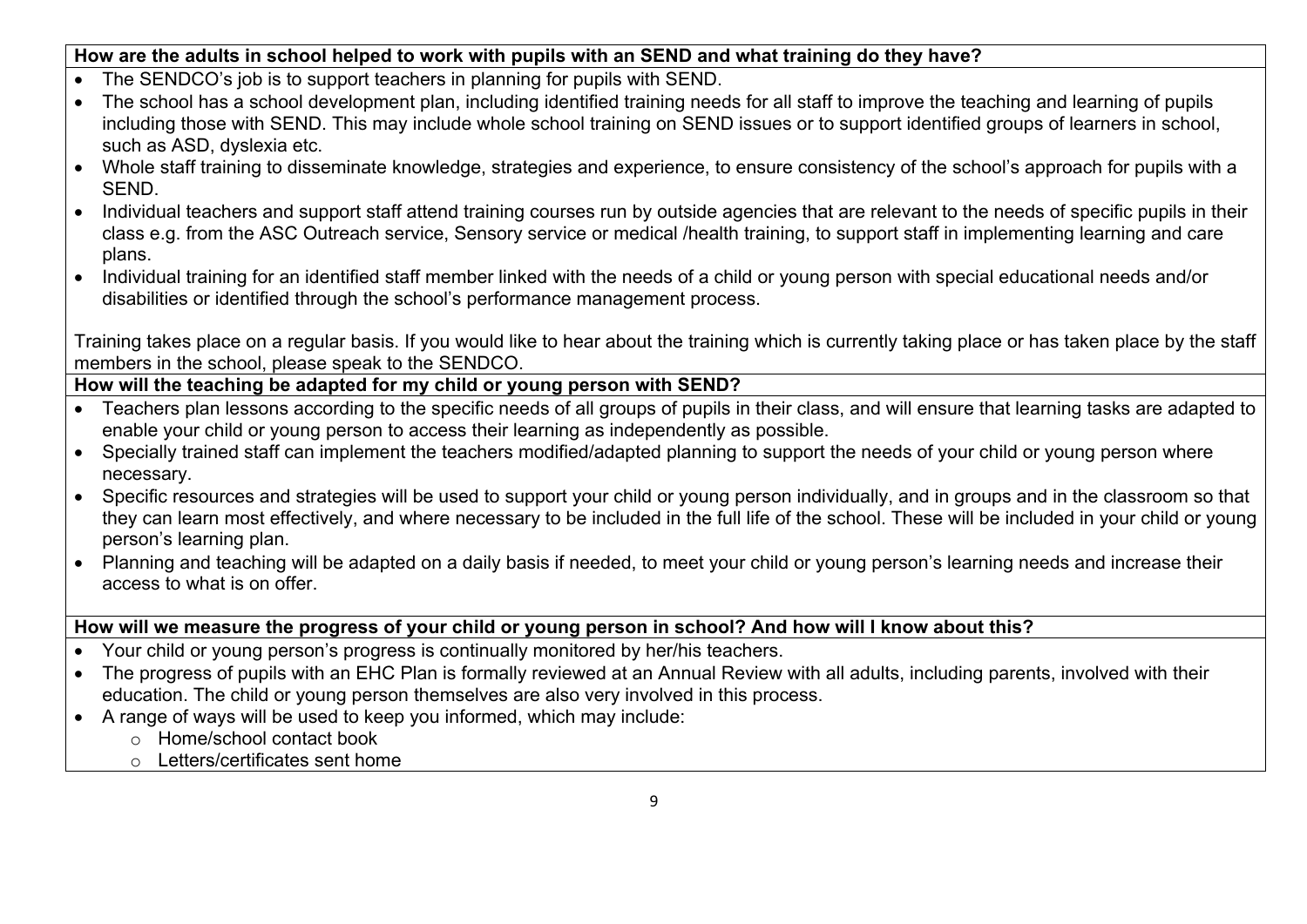- o Additional meetings as required
- o Annual Reviews
- o End of Year Reports

**What support do we have for you as a parent of child or young person with an SEND and/or disabilities?**

- We would like you to talk to your child or young person's form tutor and/or SENDCO regularly so we know what they are doing at home and we can tell you about what we are doing in school. This is to ensure that we are doing similar things to support them both at home and school and can share what is working in both places.
- All information from outside professionals will be discussed with you by the person involved directly, or where this is not possible, in a report. The SENDCO will contact you to discuss any new assessments and ideas suggested by outside agencies for your child or young person.
- Home Learning will be adjusted as needed to your child or young person's individual needs
- A home/school contact book may be used to support communication with you, when this has been agreed to be useful for you and your child or young person.

## **In addition:**

- The external professionals involved with your child or young person will be happy to meet with you on request.
- We will be happy to consider any ideas in order to support your child or young person.

*If you child or young person is undergoing statutory assessment for an EHC Plan you will also be supported by the Children and Young People's Services SEN Team. They will ensure that you fully understand and are supported in the process.*

## **How have we made this school physically accessible to pupils with SEND?**

- Much of the school is accessible to pupils with physical disability via ramps and a lift.
- Class allocations can be adapted to ensure rooms are accessible for pupils with disabilities
- We ensure that equipment used is accessible to all pupils regardless of their needs.
- If you have a specific concern please contact the SENDCO.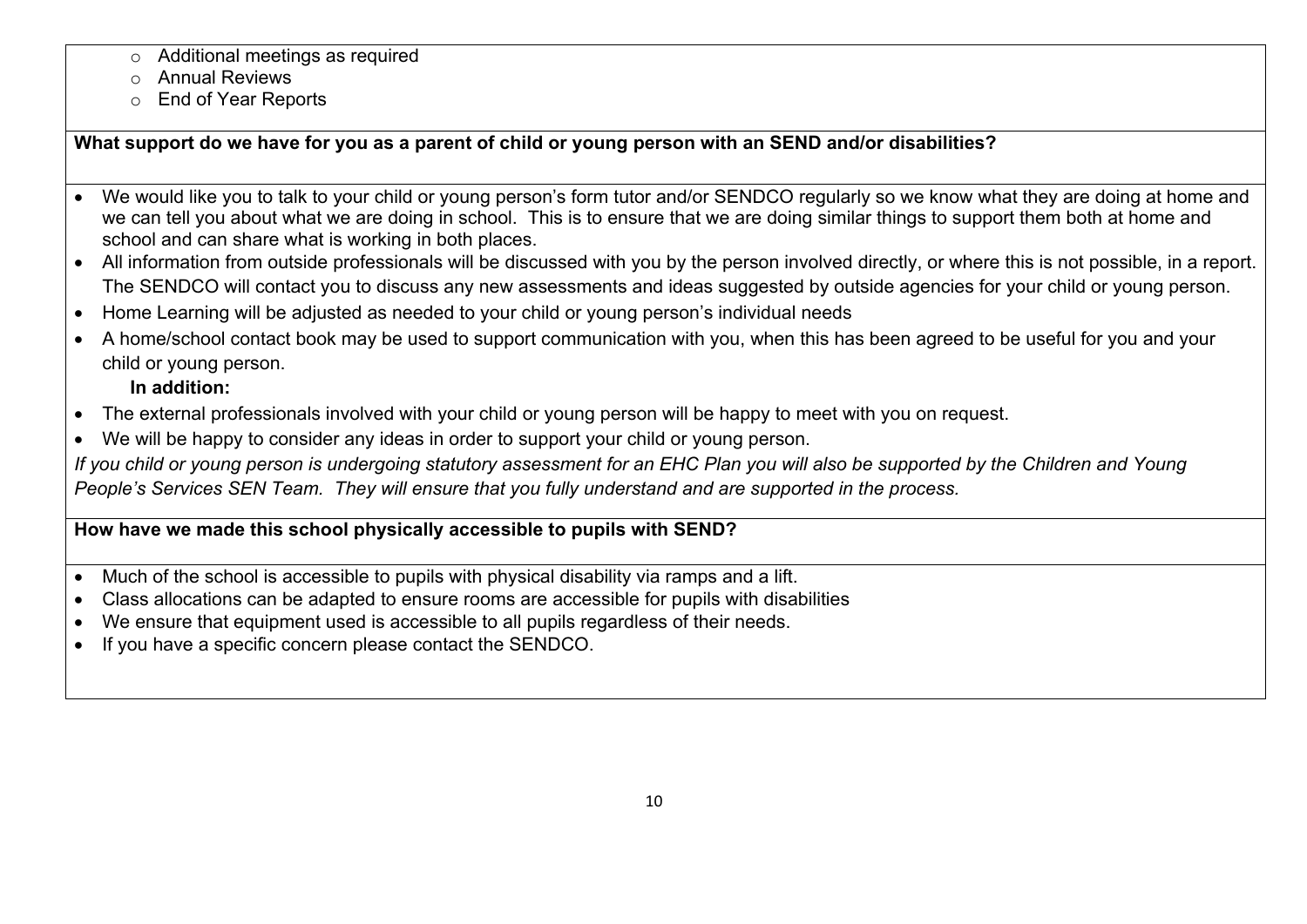#### **How will we support your child or young person when they are leaving this school? OR when moving on to another class?**

We recognise that 'moving on' can be difficult for a child or young person with SEND and take steps to ensure that any transition is a smooth as possible.

- If your child or young person is moving to another school:
	- o We will talk with your child or young person to identify how they are feeling about the move and discuss with them how to make it as positive an experience as possible.
	- o We will contact the new school's SENDCO and ensure s/he knows about any special arrangements or support that needs to be made for your child or young person.
	- o Where possible we will support a visit to the new school in advance of the move.
	- o We will make sure that all records about your child or young person are passed on as soon as possible.
- When moving classes within school:
	- o You will be invited to meet with the new form tutor before the move takes place.
	- o Information will be passed on to the new form tutor in advance, and in all cases a planning meeting will take place with the new tutor.
	- o If your child or young person would be helped by a book to support them understand 'moving on' then it will be made for them.
- When leaving our school at the end of Year 11 or Year 13.
	- o We will have spent a lot of time with you and your young person planning and agreeing the next steps.
	- o Preparation visits and meeting will have taken place.
	- o Your young person will have met all the new adults they will be working with.
	- o Wherever possible we will continue to have contact with your young person during the settling in months in their new placement.